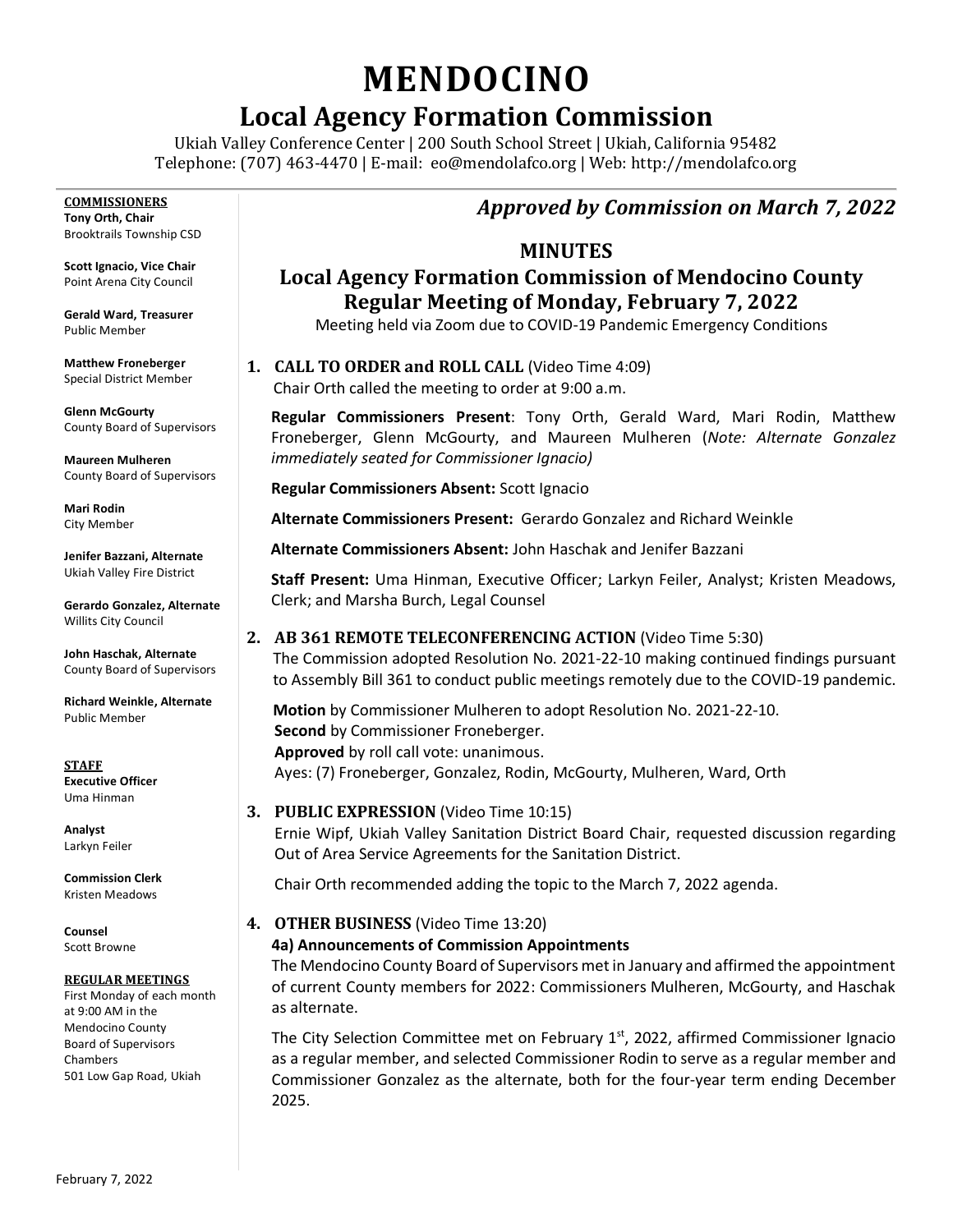#### **4b) Selection of Officers and Appointments to Committees**

EO Hinman reviewed the policies governing the selection of officers and members of the standing committees and their responsibilities. She began the selection process by inviting nominations for Chair.

**Nomination** by Commissioner Ward of Commissioner Orth for Chair.

**Second** by Commissioner McGourty.

**Approved** by roll call vote: unanimous.

Ayes: (7) Ward, Froneberger, Mulheren, McGourty, Gonzalez, Rodin, Orth

**Nomination** by Chair Orth of Commissioner Ignacio as Vice-Chair and Commissioner Ward as Treasurer. **Second** by Commissioner Gonzalez.

**Approved** by roll call vote: unanimous.

Ayes: (7) Ward, Mulheren, Gonzalez, Froneberger, Rodin, McGourty, Orth

Chair Orth made no changes to the 2021 committee appointments:

**2022 Executive Committee:** Commissioners Orth, Ignacio, and Ward **2022 Policies & Procedures Committee:** Commissioners Froneberger, Gonzalez, and Mulheren **2022 Ad Hoc Committee:** Commissioners Froneberger, Mulheren, and Rodin

#### **5. CONSENT CALENDAR** (Video Time 19:01)

Commissioners Ward and Rodin requested items c and d be pulled for further discussion.

#### **5a) December 6, 2021 Regular Meeting Summary**

Chair Orth requested an edit to page 3 of the Meeting Summary.

#### **5b) Ratify the December 2021 Claims & Financial Report**

| <b>December 2021 Claims totaling:</b> | \$12,353.69 |
|---------------------------------------|-------------|
| Hinman & Associates Consulting        | 8,561.00    |
| P. Scott Browne                       | 900.00      |
| <b>CSDA</b>                           | 1,250.00    |
| Newspapers                            | 187.69      |
| Comcast                               | 90.04       |
| County of Mendocino IS                | 672.26      |
| Streamline                            | 50.00       |
| Ukiah Valley Conference Center        | 492.70      |
| <b>Commissioner Stipends</b>          | 150.00      |

**Motion** by Commissioner Gonzalez: Approve items a and b of the Consent Calendar, as amended.

**Second** by Commissioner McGourty.

**Approved** by roll call vote: unanimous.

Ayes: (7) Mulheren, McGourty, Ward, Gonzalez Froneberger, Rodin, Orth

#### **5c) January 2022 Claims & Financial Report**

| January 2022 Claims totaling:  | \$15,953.30 |
|--------------------------------|-------------|
| Hinman & Associates Consulting | 14,357.69   |
| P. Scott Browne                | 900         |
| Comcast                        | 90.04       |
| Streamline                     | 50.00       |
| Ukiah Valley Conference Center | 505.57      |
| <b>Commissioner Stipends</b>   | 50.00       |

Commissioner Rodin requested a status update regarding Legal Counsel Scott Browne's medical leave of absence. Following EO Hinman'sinvitation, Interim Legal Counsel Marsha Burch responded that Mr. Browne is still in on medical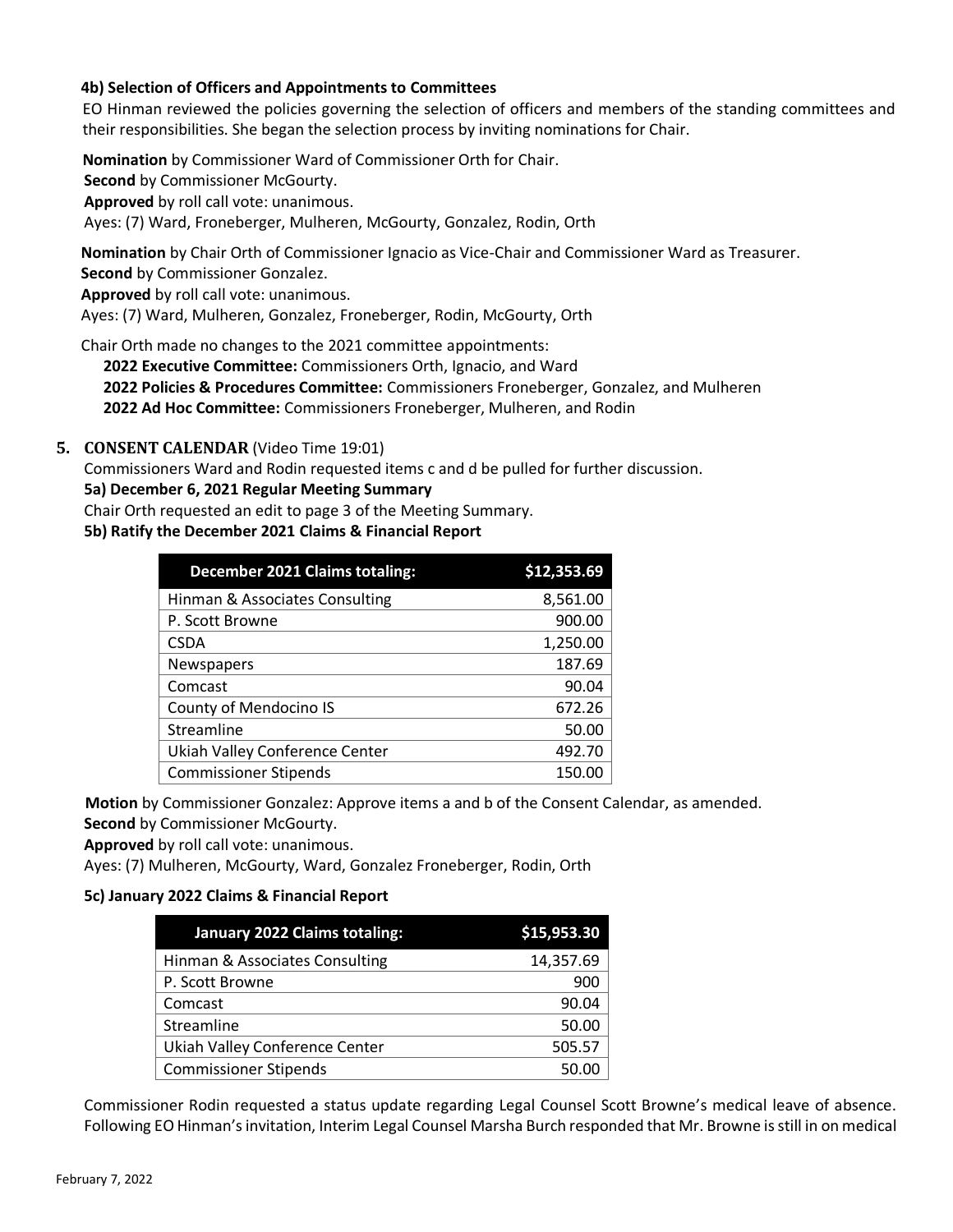leave and she is unable to give a definitive answer as to when he will return. She has worked with Mr. Browne for over 10 years, has periodically filled in for him when necessary, and is familiar with his clients.

Commissioner Rodin asked how Ms. Burch is affiliated with Mr. Browne. Ms. Burch responded that although they are not partners within the same firm, they share the same building, administrative staff and collaborate frequently. She confirmed that the Commission maintains its legal coverage.

#### **5d) Lease with City of Ukiah for Office Space in the Ukiah Valley Conference Center**

Treasurer Ward confirmed his review and approval of the lease for the new office space and invited EO Hinman to comment. EO Hinman added that the new office is closer to the lobby of the Ukiah Valley Conference Center making it more visible to the public. It is slightly larger than the previous office, allows for natural light, and provides a more comfortable space for staff to work in. In closing, she thanked Treasurer Ward for his facilitation of the process.

Commissioner McGourty requested the current office hours, to which EO Hinman responded that the office is staffed two half days a week and by appointment.

**Motion** by Commissioner McGourty: Approve items c and d of the Consent Calendar. **Second** by Commissioner Mulheren. **Approved** by roll call vote: unanimous. Ayes: (7) Rodin, Froneberger, Ward, Gonzalez, Mulheren, McGourty, Orth

#### **6. PUBLIC HEARING ITEMS** None

#### **7. WORKSHOP ITEMS** None

#### **8. MATTERS FOR DISCUSSION AND POSSIBLE ACTION** (Video Time: 27:12)

**8a) Status Determination for County Service Area 3 in Response to State Controller's Office Inactive District Notice** In November, the State Controller's Office (SCO) sent notification that CSA 3 was identified as an inactive district. Pursuant to Government Code §56879, the Commission has 90 days from receipt of the notice to initiate disillusionment or determine that the district is still active based on the criteria in GC §56042.

Staff coordinated with the County Executive Office and County Counsel regarding the SCO's notice and was provided current financial documentation of the CSA assets. Substantial planning efforts by the County and several agencies and organizations have been underway for the past two years and LAFCo Staff is the process of developing the first MSR/SOI Study for the district.

#### **Questions and Comments from the Commission:**

Commissioner Ward reminded the Commission of Legal Counsel Browne's advice to clearly define the intended powers for CSA 3. He asked what services, in addition to the Sherwood Road Pilot Project, an emergency secondary access for Brooktrails, are being explored for activation.

Chair Orth responded that the Brooktrails Township CSD Board has requested the CSA 3 Board to apply for fire, water, and transportation powers.

Commissioner McGourty added, like the Sherwood Road Pilot Project, emergency access for the East Hills Neighborhood in Ukiah is also being explored. Applications for grant funding are in progress and one landowner has expressed interest in participating.

Chair Orth said that the MSR/SOI process for CSA 3 will allow for discussion and education on CSAs in general and how CSA 3 can best serve the unincorporated areas of Mendocino County.

Commissioner Ward expressed concern that the CSA 3 MSR/SOI Update project is overbudget. He also asked how the district's assets will be utilized.

Chair Orth responded that the funds are, in part, for the application process and he invited EO Hinman to comment further. EO Hinman responded that Staff has been working with the County regarding activation of powers and facilitating communication for the service review and update in hopes that they will track concurrently. The administrative draft for the MSR is nearing completion and staff is working with the County to prepare it for presentation.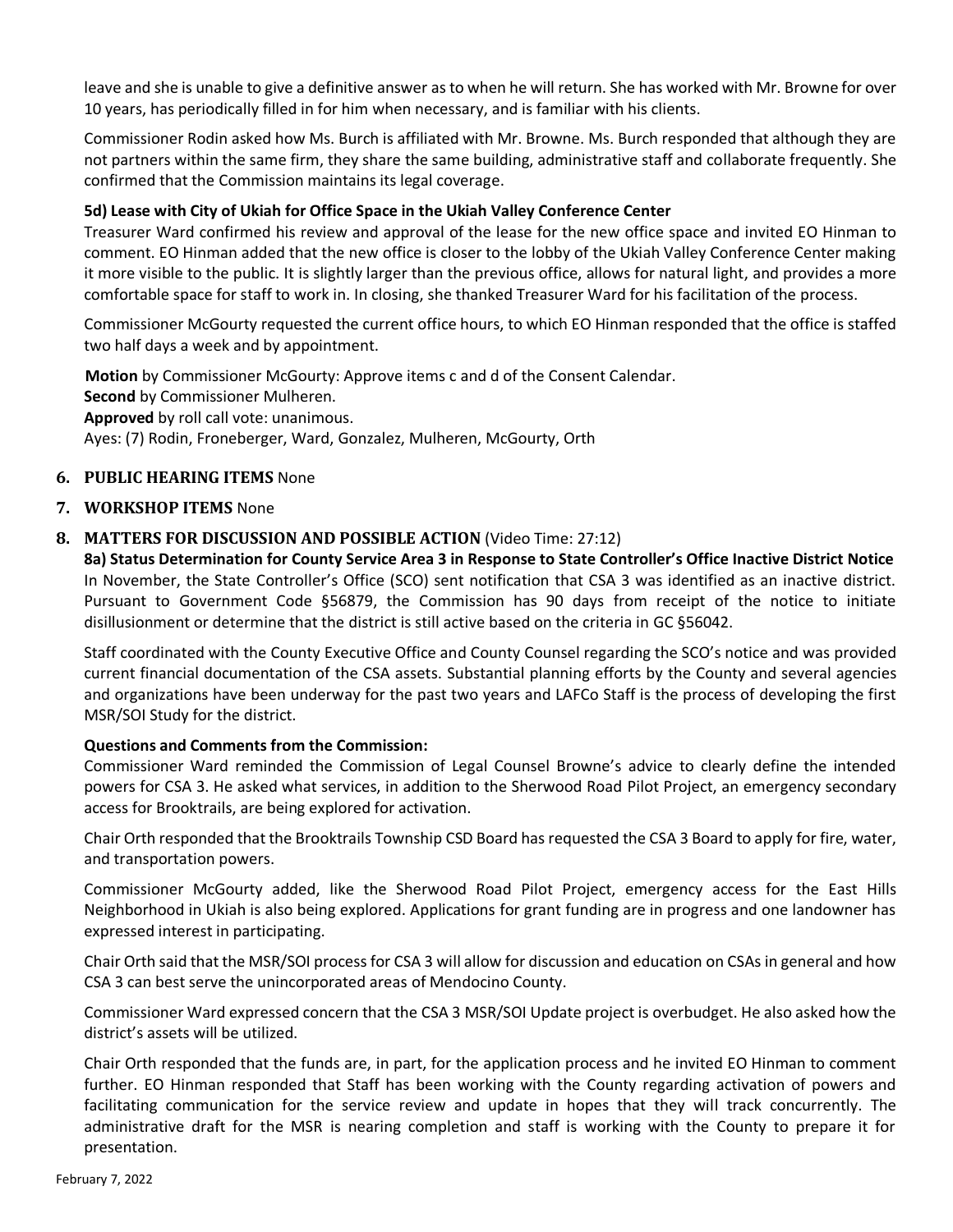Commissioner McGourty asked for the scope of work for an MSR. EO Hinman responded that service reviews assess the overall health of an agency by reviewing the services provided, financials, cost sharing, and governance. Based on the findings, Staff will make recommendations for the Commission's consideration in adopting the Study by resolution. As this is the first for CSA 3, the results of the review process will aide in establishing the county-wide district's sphere of influence. The two studies provide a foundation for determining utilization of services and future annexations or detachments.

Commissioner Ward asked when the administrative draft will be complete and asked about the budget. EO Hinman responded that she will know more following the next coordination meeting and will provide an update on both items at the March meeting.

#### **Comments from the Public:** (Video time 37:13)

Tamara Alaniz, General Manager of Brooktrails Township CSD, expressed her interested in activation of CSA 3's water and fire powers. She believes they will provide opportunities to secure grant funding and coordination of common goals to best serve the residents of the County.

**Motion** by Commissioner Gonzalez determining that CSA 3 is an active district pursuant to Government Code Section 56042(c) and directing staff to notify the State Controller's Office of the Commission's determination. **Second** by Commissioner Mulheren.

**Approved** by roll call vote: unanimous.

Ayes: (7) Ward, Mulheren, Gonzalez, Froneberger, Rodin, McGourty, Orth

#### **8b) Mid-Year Financial Report** (Video time 41:56)

EO Hinman provided a summary report on the status of the budget and work plan.

- The adopted budget for fiscal year 2021-22 is \$227,000.
- As of December 31, 2021, expenses totaled \$86,030, approximately 40%.
- As of December 31, 2021, reserves totaled \$81,030: \$50,000 for legal and \$31,030 for operations.

Two of the of the five work plan projects are complete. CSA 3's administrative draft is nearing completion, and the two largest agency studies, the Ukiah Valley Sanitation District (UVSD) and the City of Ukiah, are in the initial phases of development. Regular coordination meetings have been established with the City of Ukiah and meetings with the Sanitation district will be established in the coming weeks. Delays to work plan progress were due to application processing, which are prioritized. Staff anticipates the submission of two to three applications in the coming months.

#### **Questions from the Public:**

Mr. Wipf asked for a timeframe for completion of the MSR/SOI for the UVSD. EO Hinman responded that a coordination meeting with the District's general manager is scheduled for the following week and anticipates a timeline will be developed at that time.

Commissioner Ward referenced Mr. Wipf's first question regarding the District's out of area services agreements and asked about the correlation between Out of Area Services and the Sphere of Influence. EO Hinman responded that, typically, completing the MSR/SOI update is necessary before moving forward with any consideration of extending services.

Mr. Wipf asked if the existence of sewer lines indicates that an area is within the District's sphere of influence. Chair Orth responded that his questions would be addressed at the next meeting.

#### **Questions from the Commission:**

Commissioner Rodin asked how LAFCo responds to development applications processed by the County and if the planning department waits for a determination by LAFCo before moving forward with permit approvals. EO Hinman responded that development within the County that goes through discretionary review is analyzed through the CEQA documentation process and LAFCo should be provided an opportunity to comment if service extensions or annexations are needed. Any need for municipal services is typically included as a condition of approval and the developer then submits application to LAFCo. Additionally, in the case of out of agency extensions of service, there are LAFCo policies regarding the premature extension of services that would need to be considered.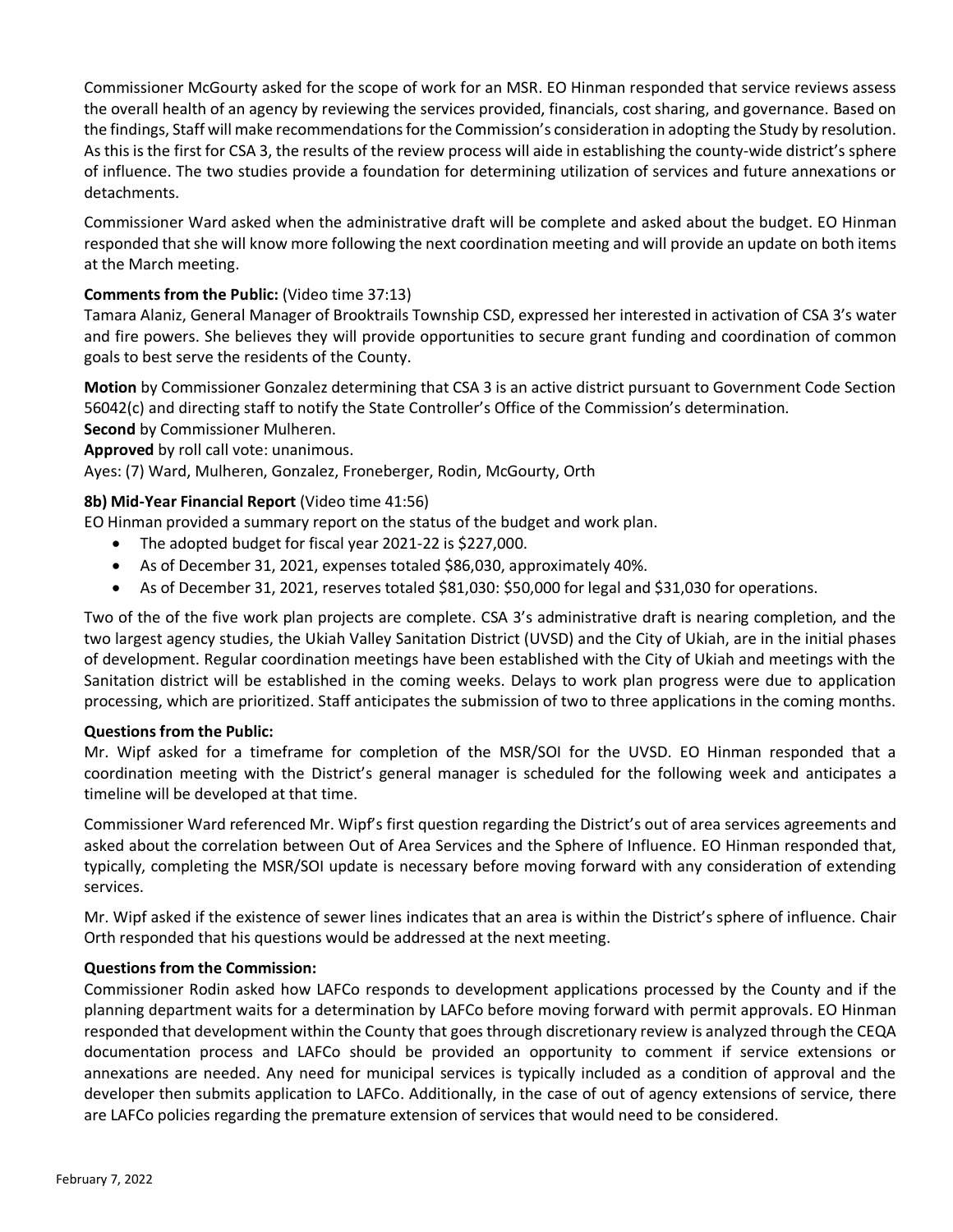#### **9. INFORMATION AND REPORT ITEMS**

#### **9a) Work Plan, Current, and Future Proposals** (Video Time: 52.58)

EO Hinman summarized staff's workload, providing an update on current and potential future proposals and the status of Fiscal Year 2021-22 Work Plan tasks.

#### **Comments from the Commission and Public:**

Commissioner Ward commented that he received a complaint from a City Council member regarding the delays and asked if any additional resources or support are needed to move the City's MSR/SOI forward. EO Hinman responded that one of the issues is tracking the MSR/SOI with the City's General Plan update. The Cortese-Knox Hertzberg Act (CKH) recommends the best planning approach for multiple service cities is coordinating SOI updates with the General Plan Update process. It will also be beneficial when adopting the SOI and completing the corresponding CEQA document. Including the SOI in the CEQA document for the General Plan Update will provide significant cost savings and allow for an efficient and thorough long-range planning process.

Commissioner Mulheren commented that the initial delays were due to the City and District's efforts to work together on the issues surrounding the provision of services. Despite the delay, the collaboration was imperative to effectively provide services to the community and she expressed appreciation to EO Hinman and both agencies for their efforts. She offered to facilitate communication to elected officials.

Wing-See Fox, General Manager of the UVSD, thanked Commissioner Mulheren for her comments and acknowledged the efforts of the City and District. She said that the challenge is weighing LAFCo's mandated responsibilities against the urgent need for out of area service agreements. She confirmed that the City and District are working together and want to partner with LAFCo to find a solution.

Craig Schlatter, Community Development Director for the City of Ukiah, commented that direct collaboration and coordination between the agencies is necessary to ensure the best outcomes for Valley-wide planning. Now that a productive relationship has been established with LAFCo staff, the City projects can effectively be completed and a long-term planning strategy for service provision for the Ukiah Valley can be developed.

Chair Orth commented that he is looking forward to next month's discussion and finding a way expedite provision of services.

Commissioner Ward thanked Commissioner Mulheren for her offer and will facilitate communication with the concerned Council member.

Commissioner Ward encouraged EO Hinman to provide more detail of behind-the-scenes collaboration on work plan items. EO Hinman responded that much of the delay has been coordinating the development of the studies. These specific studies are more complicated than most and have a significant amount of overlapping information that requires careful review and discussions. The coordination meetings are extremely important to development of the studies and will ultimately provide the Commission with the information it will need to make sound determinations.

Chair Orth commented that he is dedicated to helping to resolve some of the 40-year-old issues that the Commission and Staff are facing and believes that positive changes are happening.

Commissioner Rodin suggested utilizing the Work Plan Ad Hoc Committee. EO Hinman responded that she looks forward to working with the committee and hopes to schedule a meeting following the next coordination meeting with the UVSD.

#### **9b) Correspondence** (Video Time: 1:10:56)

A letter was received from BBK, special attorneys for the Sanitation District, requesting the status of the district's sphere of influence. Both the letter and staff's response were included in the agenda packet.

#### **9c) CALAFCO Business and Legislation Report** (Video Time: 1:12:04)

- CALAFCO Membership dues were adopted by the Board in January.
- Two legislative reports were included in the agenda packet for information: Office of Planning and Research and the Senate Committee on Governance and Finance summaries.
- The CAALFCO Board has selected a successor for the Executive Director position.